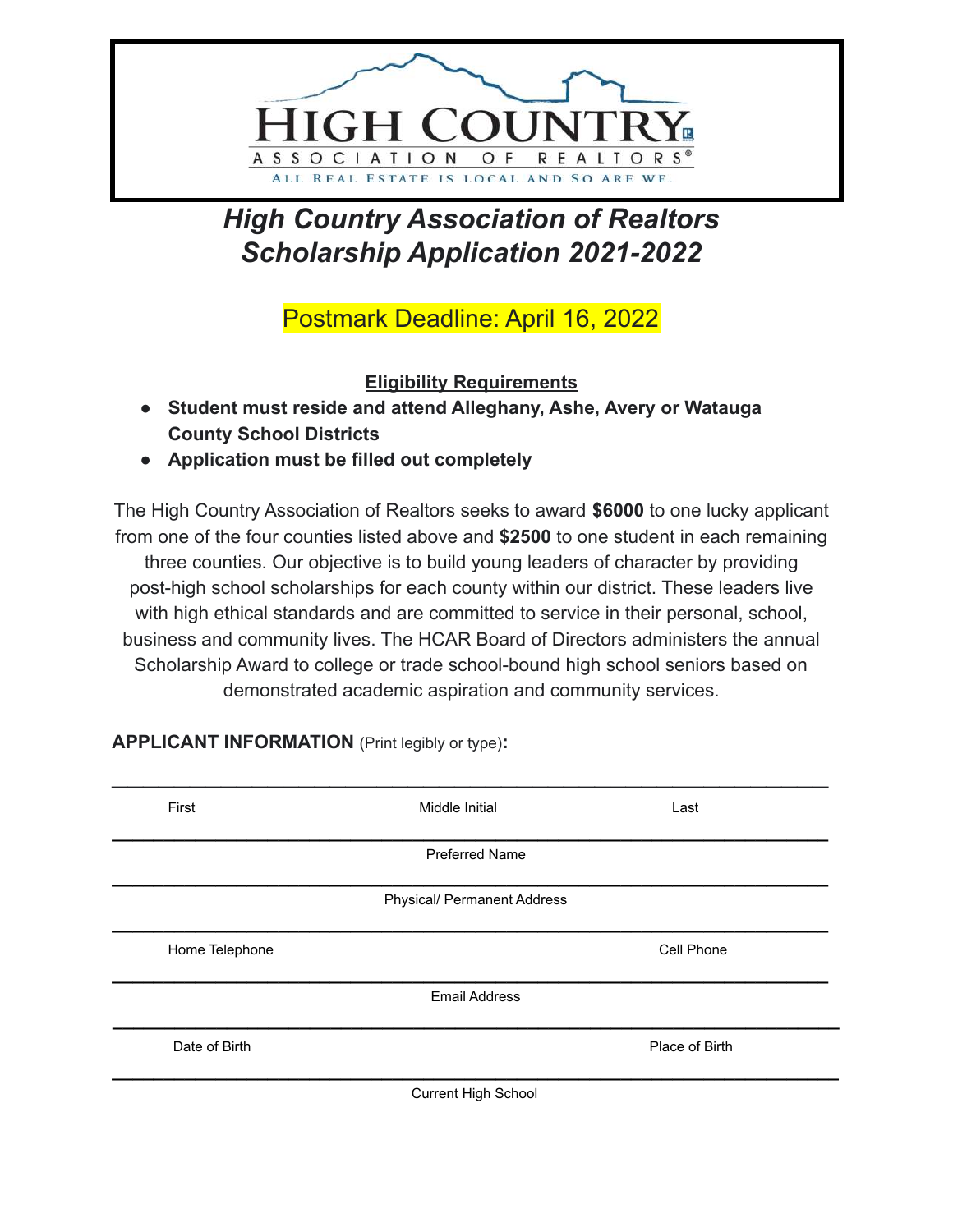## **FAMILY INFORMATION:**

**Is anyone in your immediate family a Realtor?** YES \_\_\_\_ NO \_\_\_\_

Name of Parent /Guardian **Do they live with you? YES \_\_\_ NO** 

**Employer** Communication Communication Communication Communication Communication Communication Communication Communication Communication Communication Communication Communication Communication Communication Communication C

Name of Parent/Guardian **Do they live with you? YES \_\_\_ NO** 

**Employer** Communication Communication Communication Communication Communication Communication Communication Communication Communication Communication Communication Communication Communication Communication Communication C

**List names and ages of siblings, and if attending college or trade school, indicate the institution:**

**\_\_\_\_\_\_\_\_\_\_\_\_\_\_\_\_\_\_\_\_\_\_\_\_\_\_\_\_\_\_\_\_\_\_\_\_\_\_\_\_\_\_\_\_\_\_\_\_\_\_\_\_\_\_\_\_\_\_\_\_\_\_\_\_\_\_\_\_\_\_**

**\_\_\_\_\_\_\_\_\_\_\_\_\_\_\_\_\_\_\_\_\_\_\_\_\_\_\_\_\_\_\_\_\_\_\_\_\_\_\_\_\_\_\_\_\_\_\_\_\_\_\_\_\_\_\_\_\_\_\_\_\_\_\_\_\_\_\_\_\_\_**

**\_\_\_\_\_\_\_\_\_\_\_\_\_\_\_\_\_\_\_\_\_\_\_\_\_\_\_\_\_\_\_\_\_\_\_\_\_\_\_\_\_\_\_\_\_\_\_\_\_\_\_\_\_\_\_\_\_\_\_\_\_\_\_\_\_\_\_\_\_\_**

**\_\_\_\_\_\_\_\_\_\_\_\_\_\_\_\_\_\_\_\_\_\_\_\_\_\_\_\_\_\_\_\_\_\_\_\_\_\_\_\_\_\_\_\_\_\_\_\_\_\_\_\_\_\_\_\_\_\_\_\_\_\_\_\_\_\_\_\_\_**

| <b>NAME</b> | <b>AGE</b> | <b>COLLEGE / TRADE SCHOOL</b> |
|-------------|------------|-------------------------------|
|             |            |                               |
|             |            |                               |
|             |            |                               |
|             |            |                               |
|             |            |                               |

**To which Trade Schools/Colleges/Universities are you applying? (Include name and city/state for each.)**

**\_\_\_\_\_\_\_\_\_\_\_\_\_\_\_\_\_\_\_\_\_\_\_\_\_\_\_\_\_\_\_\_\_\_\_\_\_\_\_\_\_\_\_\_\_\_\_\_\_\_\_\_\_\_\_\_\_\_\_\_\_\_\_\_\_\_\_\_\_\_**

**\_\_\_\_\_\_\_\_\_\_\_\_\_\_\_\_\_\_\_\_\_\_\_\_\_\_\_\_\_\_\_\_\_\_\_\_\_\_\_\_\_\_\_\_\_\_\_\_\_\_\_\_\_\_\_\_\_\_\_\_\_\_\_\_\_\_\_\_\_\_**

**\_\_\_\_\_\_\_\_\_\_\_\_\_\_\_\_\_\_\_\_\_\_\_\_\_\_\_\_\_\_\_\_\_\_\_\_\_\_\_\_\_\_\_\_\_\_\_\_\_\_\_\_\_\_\_\_\_\_\_\_\_\_\_\_\_\_\_\_\_\_**

**\_\_\_\_\_\_\_\_\_\_\_\_\_\_\_\_\_\_\_\_\_\_\_\_\_\_\_\_\_\_\_\_\_\_\_\_\_\_\_\_\_\_\_\_\_\_\_\_\_\_\_\_\_\_\_\_\_\_\_\_\_\_\_\_\_\_\_\_\_\_**

**\_\_\_\_\_\_\_\_\_\_\_\_\_\_\_\_\_\_\_\_\_\_\_\_\_\_\_\_\_\_\_\_\_\_\_\_\_\_\_\_\_\_\_\_\_\_\_\_\_\_\_\_\_\_\_\_\_\_\_\_\_\_\_\_\_\_\_\_\_\_**

**\_\_\_\_\_\_\_\_\_\_\_\_\_\_\_\_\_\_\_\_\_\_\_\_\_\_\_\_\_\_\_\_\_\_\_\_\_\_\_\_\_\_\_\_\_\_\_\_\_\_\_\_\_\_\_\_\_\_\_\_\_\_\_\_\_\_\_\_\_\_**

**Have you received any other financial assistance? Please list:**

**Total Amount: \_\_\_\_\_\_\_\_\_\_\_\_\_\_\_\_\_\_\_\_\_\_**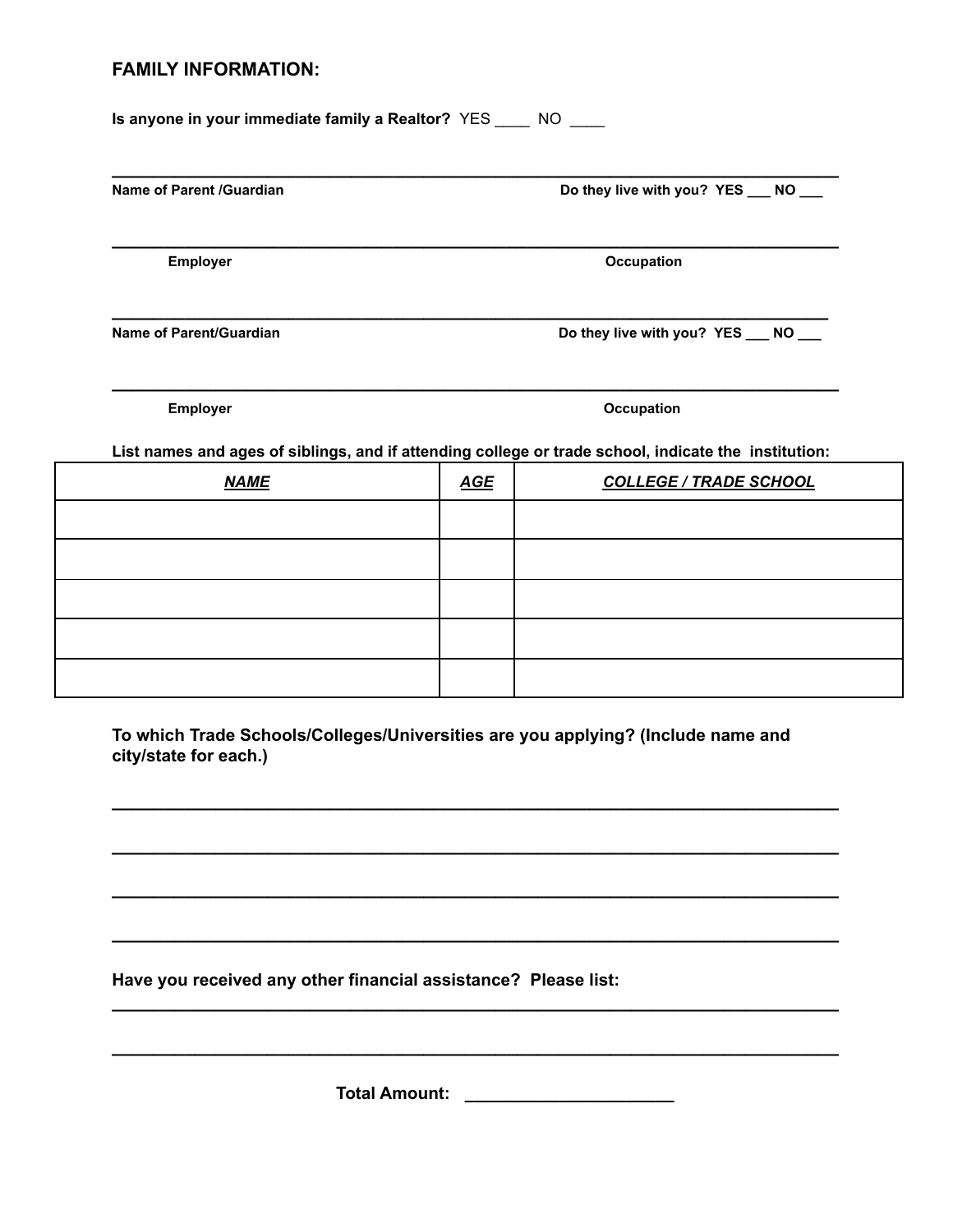| Student enrollment status for next Fall: Full-Time _________ Part-Time _______  |  |  |  |  |
|---------------------------------------------------------------------------------|--|--|--|--|
| List of community activities you have participated in since your freshman year? |  |  |  |  |
|                                                                                 |  |  |  |  |
|                                                                                 |  |  |  |  |
|                                                                                 |  |  |  |  |
|                                                                                 |  |  |  |  |
|                                                                                 |  |  |  |  |
|                                                                                 |  |  |  |  |
|                                                                                 |  |  |  |  |
|                                                                                 |  |  |  |  |
| Please list your career interests:                                              |  |  |  |  |
|                                                                                 |  |  |  |  |
| 2. $\overline{\phantom{a}}$                                                     |  |  |  |  |
|                                                                                 |  |  |  |  |
|                                                                                 |  |  |  |  |
| <b>ESSAY SECTION (800 words or less)</b>                                        |  |  |  |  |
| (*application will not be considered without this information):                 |  |  |  |  |
| <b>WHAT MAKES A HOUSE A HOME?</b>                                               |  |  |  |  |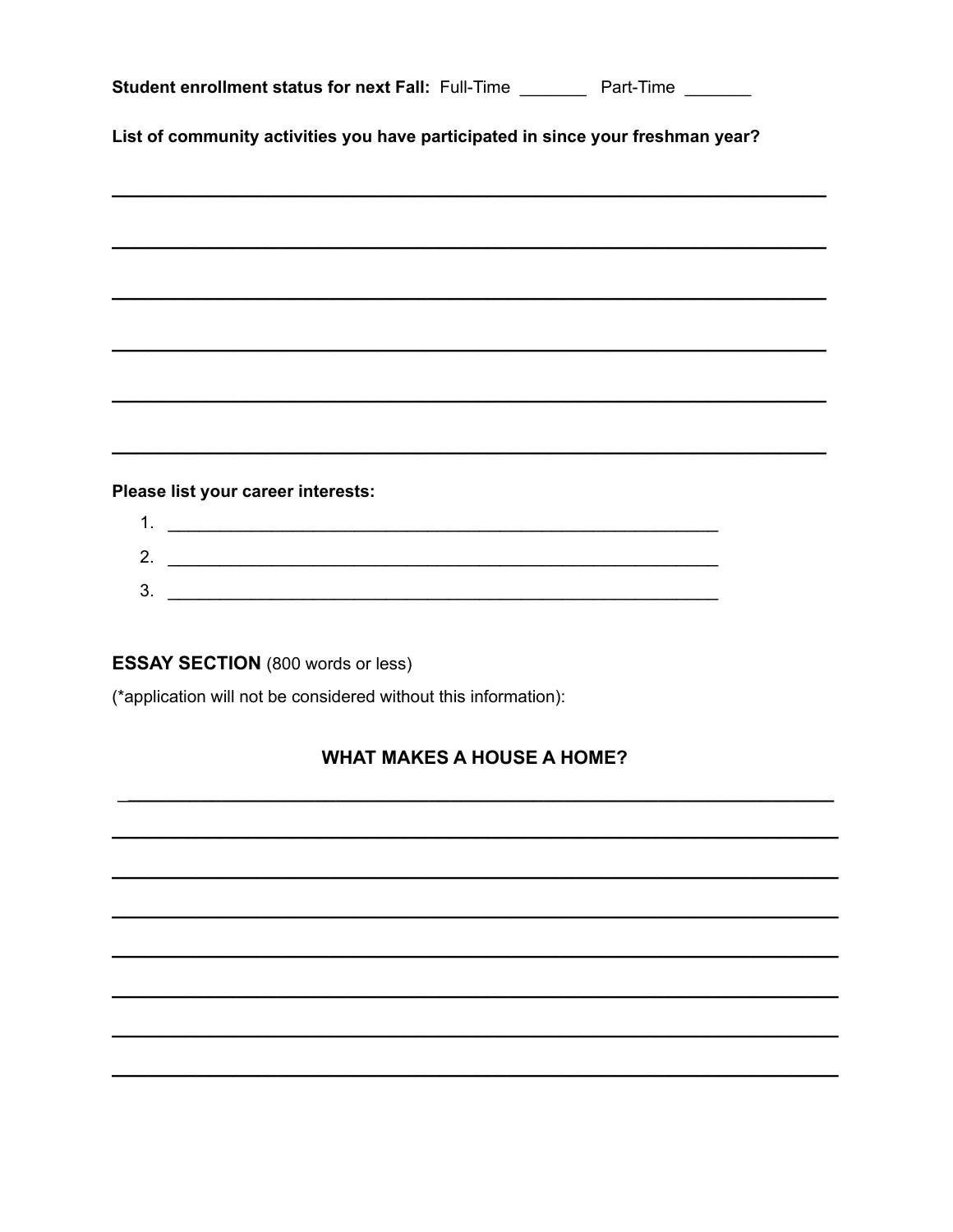

Student Name (please print legibly)